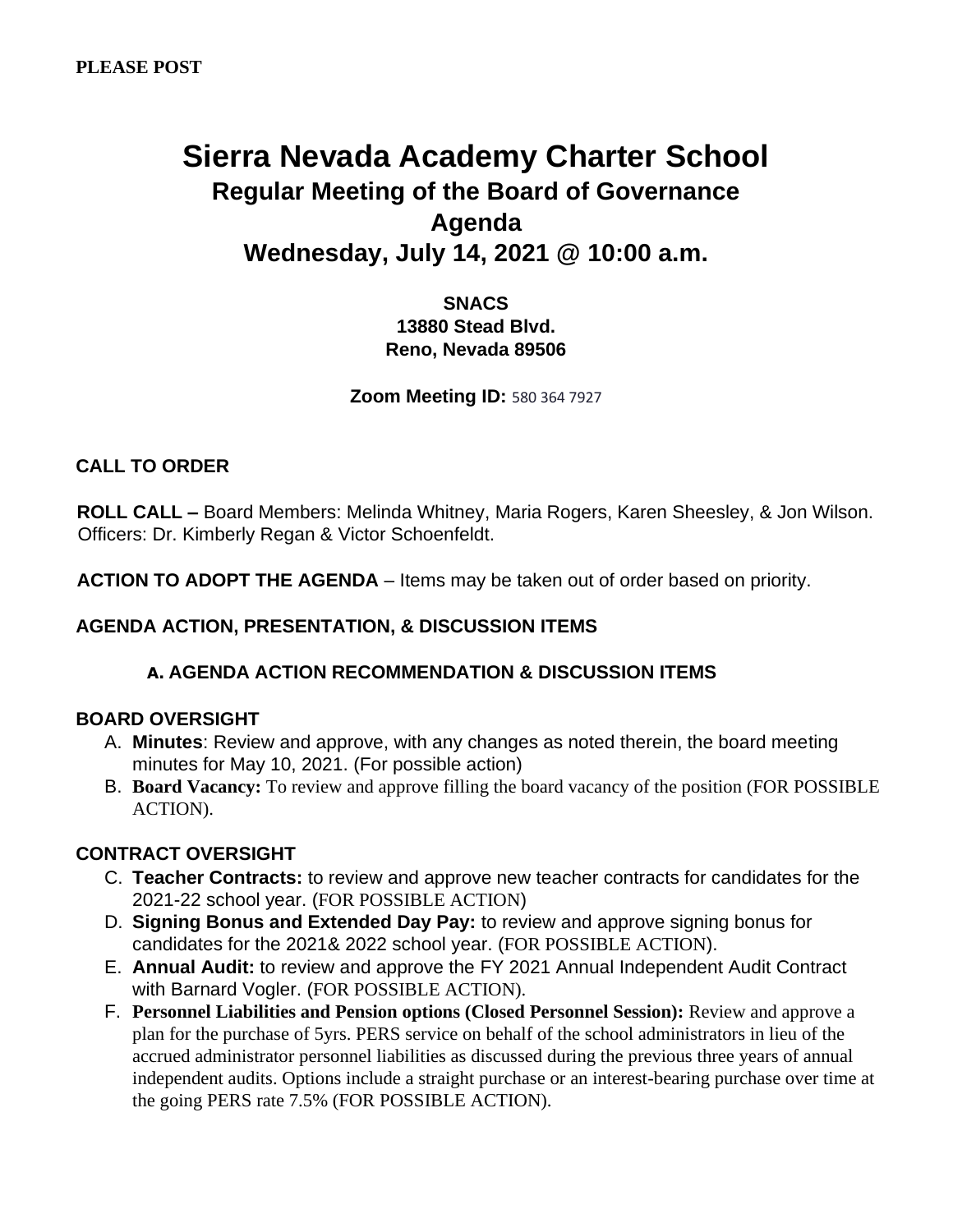- G. **Personnel Liabilities options (Closed Personnel Session):** Review and approve a plan for payout for retiring teacher based on accrued sick leave (FOR POSSIBLE ACTION).
- H. **Facilities: Fox building updates:** To updated on the Fox building construction, enrollment, interactive choice board kiosk, construction timeline, calendar 2021-22 (FOR POSSIBLE ACTION).

## **FINANCIAL OVERSIGHT**

A. **Current Financials**: The board will be provided with a Profit and Loss Budget to Actual July 1, 2020 through May 30, 2021 and a list of transactions from April 1, 2021 through May 30, 2021 to approve for filing using the NDE chart of accounts reporting system (FOR POSSIBLE ACTION).

**Background:** The first report provides the board with budget to actual comparisons and the percent of budgeted amounts incurred to date. The second report includes a list of all transactions as classified under the new chart of accounts system.

- **A. Augmented FY21 Budget:** To review and approve the Augmented Budget for the 2020- 2021 school year. (FOR POSSIBLE ACTION)
	- i. **Background:** The augmented budget for the 2020-21 is submitted to the Department of Education based on projections for the FY21 year end.

## **NEW BUSINESS – To consider any new business as necessary. Discussion:**

- **A. Chief Executive Officer Discussion –** Other business updates not already discussed
- **B. Chief Education Officer Discussion -** SPP goals, discipline policy, safety, and other educational updates
- 1. **PUBLIC COMMENT** Comments from the public are invited at this time on topics not specifically addressed elsewhere in the agenda. A "Citizen's Request to Speak" card should be filled out and submitted to the Board President before speaking during the Public Comment section. The Board is precluded from discussing or acting on items raised by Public Comment, which are not already on the agenda.

# **BOARD REPORTS/REQUESTS** (Information Only/No Action)

Brief updates and notices from the Board regarding school activities, conferences, and/or action on requests by Board members for information or agenda items.

# **ANNOUNCEMENT OF MEETINGS**

The Board will meet at their regularly scheduled quarterly meeting on TBA.

**ADJOURNMENT** Members of the public who are disabled and require special accommodations or assistance at the meeting are requested to notify Dr. Kimberly Regan, Chief Executive Officer, in writing at 13880 Stead Blvd., Reno, Nevada 89506, or by calling (775) 677-4500 prior to the meeting date.